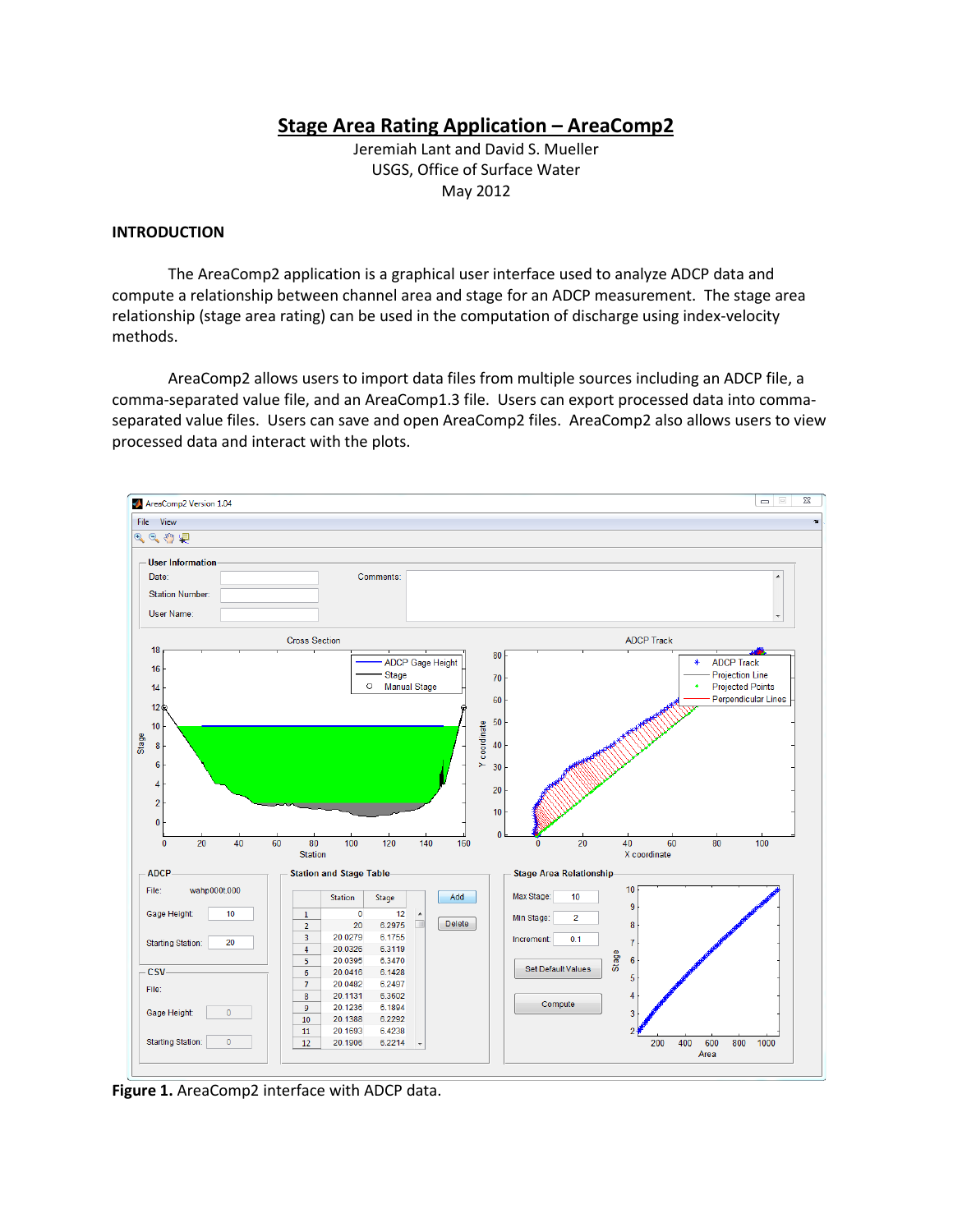## **PLOTS**

AreaComp2 displays two plots of the data: a cross-section plot and an ADCP bottom track based ship track plot.

# **Cross-Section Plot:**

The cross-section plot shows station versus stage. The cross-section plot automatically updates when gage height and station offsets are adjusted in the "ADCP" or "CSV" panels. For an ADCP data file, the gage height line is blue and the cross-section line is black. For a CSV data file, the gage height line is red and the cross-section line is black with green markers indicating each data point in the CSV file. When a user manually adds data using the "Add" button in the "Station Stage Table" panel or edits table data directly in the "Station Stage Table" panel, a new station stage point is plotted as a



transparent circle with a black outline indicating a new point has been added or an old point has been edited.

After a user computes a stage area rating using the "Compute" button in the "Stage Area Rating" panel, the computed area is filled green and the area below the specified minimum stage value is filled grey.

#### **ADCP Bottom Track Plot:**

The ADCP bottom track plot shows the track of an ADCP. The menu item "View" allows additional features to be plotted on the ADCP bottom track plot. These additional features include the projected points and the perpendicular lines used to calculate the stationing for an ADCP data file. The perpendicular lines feature consists of lines connecting each bottom track point to its corresponding projected point.



#### **PANELS**

AreaComp2 is organized into different sets of panels that display information and data of interest. The panels also allow for user interaction where users can add relevant information, adjust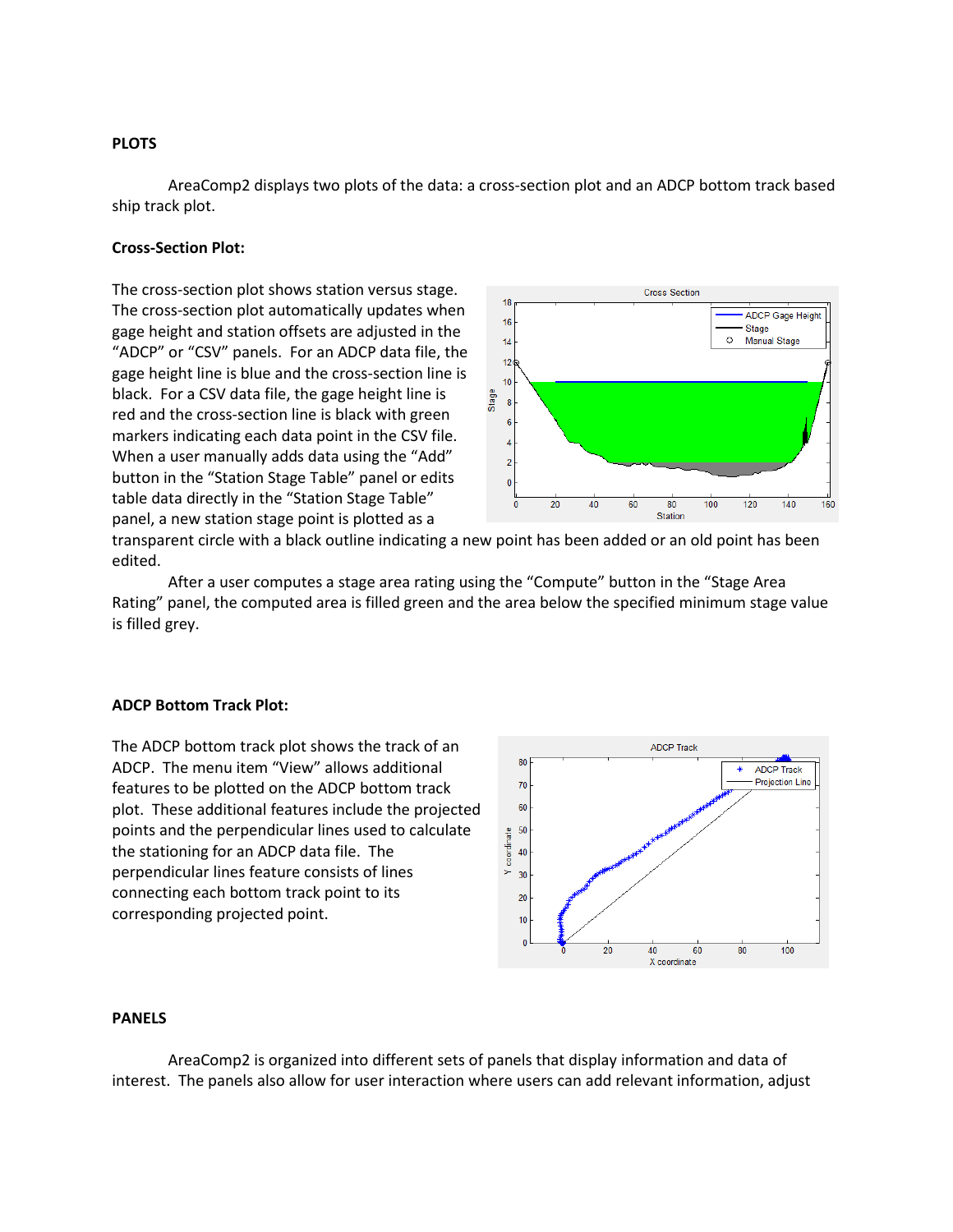gage height and stationing to desired datum, add new station and stage data, and compute a stage area relationship. The following is a description of each panel:

#### *Panel – "User Information"*

| $-$ User Information-  |                          |
|------------------------|--------------------------|
| Date:<br>Comments:     | ▴                        |
| <b>Station Number:</b> |                          |
| User Name:             | $\overline{\phantom{a}}$ |

The "User Information" panel can be used to enter the date, station number, user name, and relevant comments about the station of interest. This user information is saved in the "AreaComp2" data file (File -> Save -> AreaComp2 File).

#### *Panel – "ADCP"*

The "ADCP" panel can be used to adjust ADCP data to the desired datum using the gage height and starting station. The name of the ADCP data file is also displayed within the panel.

| <b>ADCP</b>              |              |    |
|--------------------------|--------------|----|
| File:                    | wahp000t.000 |    |
| Gage Height:             |              | 10 |
| <b>Starting Station:</b> |              | 20 |

#### *Panel – "CSV"*

The "CSV" panel can be used to adjust station and stage data, contained in a comma-separated value (CSV) file or imported from AreaComp version 1.3, to the desired datum using the gage height and starting station. The name of the CSV data file is also displayed within the panel.

| ADCP                     |              |    |
|--------------------------|--------------|----|
| File:                    | wahp000t.000 |    |
| Gage Height:             |              | 10 |
| <b>Starting Station:</b> |              | 20 |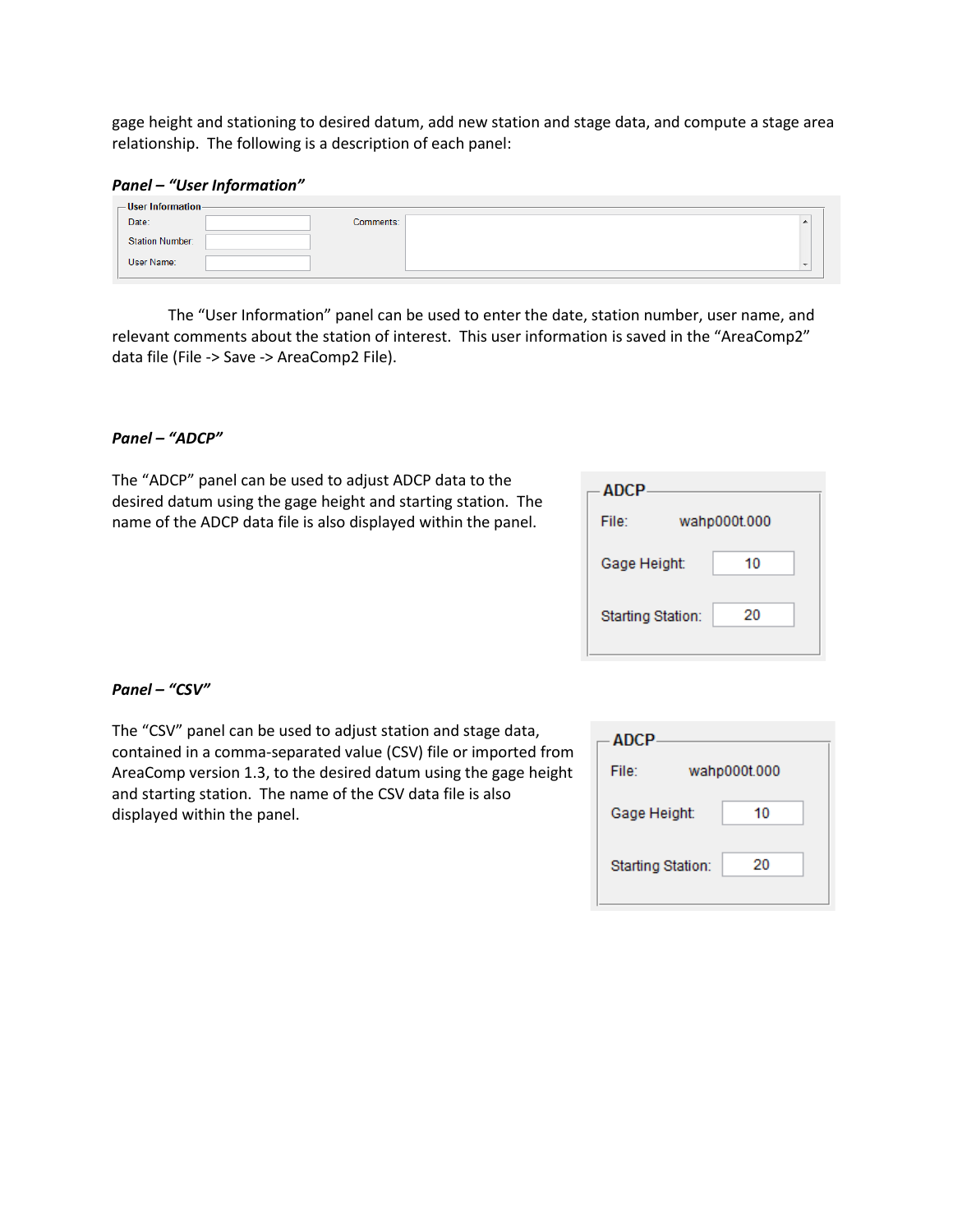## *Panel – "Station and Stage Table"*

The "Station and Stage Table" panel can be used to view and edit station and stage data. Users can edit data directly in the table, add new a new row of data using the Add button, or delete an entire row or rows of station and stage data using the "Delete" button. Multiple rows can be selected for deletion using CNTL-click or SHIFT-click to select rows. Due to the way Matlab handles tables if the entire cell is not highlighted the user may need to click outside the table before the Delete or Add buttons will work or simply click the button twice.

|    | <b>Station</b> | Stage  |    | Add           |
|----|----------------|--------|----|---------------|
| 1  | 0              | 12     | A. |               |
| 2  | 20             | 6.2975 | ш  | <b>Delete</b> |
| 3  | 20.0279        | 6.1755 |    |               |
| 4  | 20.0326        | 6.3119 |    |               |
| 5  | 20.0395        | 6.3470 |    |               |
| 6  | 20.0416        | 6.1428 |    |               |
| 7  | 20.0482        | 6.2497 |    |               |
| 8  | 20.1131        | 6.3602 |    |               |
| 9  | 20.1236        | 6.1894 |    |               |
| 10 | 20.1388        | 6.2292 |    |               |
| 11 | 20.1693        | 6.4238 |    |               |
| 12 | 20.1906        | 6.2214 |    |               |

## *Panel – "Stage Area Relationship"*

The "Stage Area Relationship" panel can be used to compute a stage area relationship. The stage area rating is computed for a range of stages between the minimum and maximum stage values in a specified increment. Default values for the maximum and minimum stage are computed from the station and stage table. A value of 0.1 is used as the default stage increment. Users can change the maximum stage, minimum stage, and stage increment as needed. The "Set Default Values" button resets the maximum stage, minimum stage, and stage increment to the default values.



The "Compute" button computes the stage area relationship and plots the result in the panel. A table of the computed stage area relationship can be viewed (View -> Stage Area Rating Table) and exported as a CSV file (File -> Export -> Stage Area Rating File (CSV file)). For an AreaComp 1.3 file (\*.act), the maximum stage, the minimum stage, and the increment are taken from the file.

#### **MENUS**

#### **File Menu - Import:**

Import - Sontek .m File: Import a SonTek MATLAB File (\*.mat).

Import - TRDI Classic ASCII File: Import a TRDI Classic ASCII File (\*.txt).

Import – CSV: Import comma-separated value (CSV) data files (\*.txt, \*.csv). These files can contain corresponding station and depth (or elevation) data for a known cross section. The user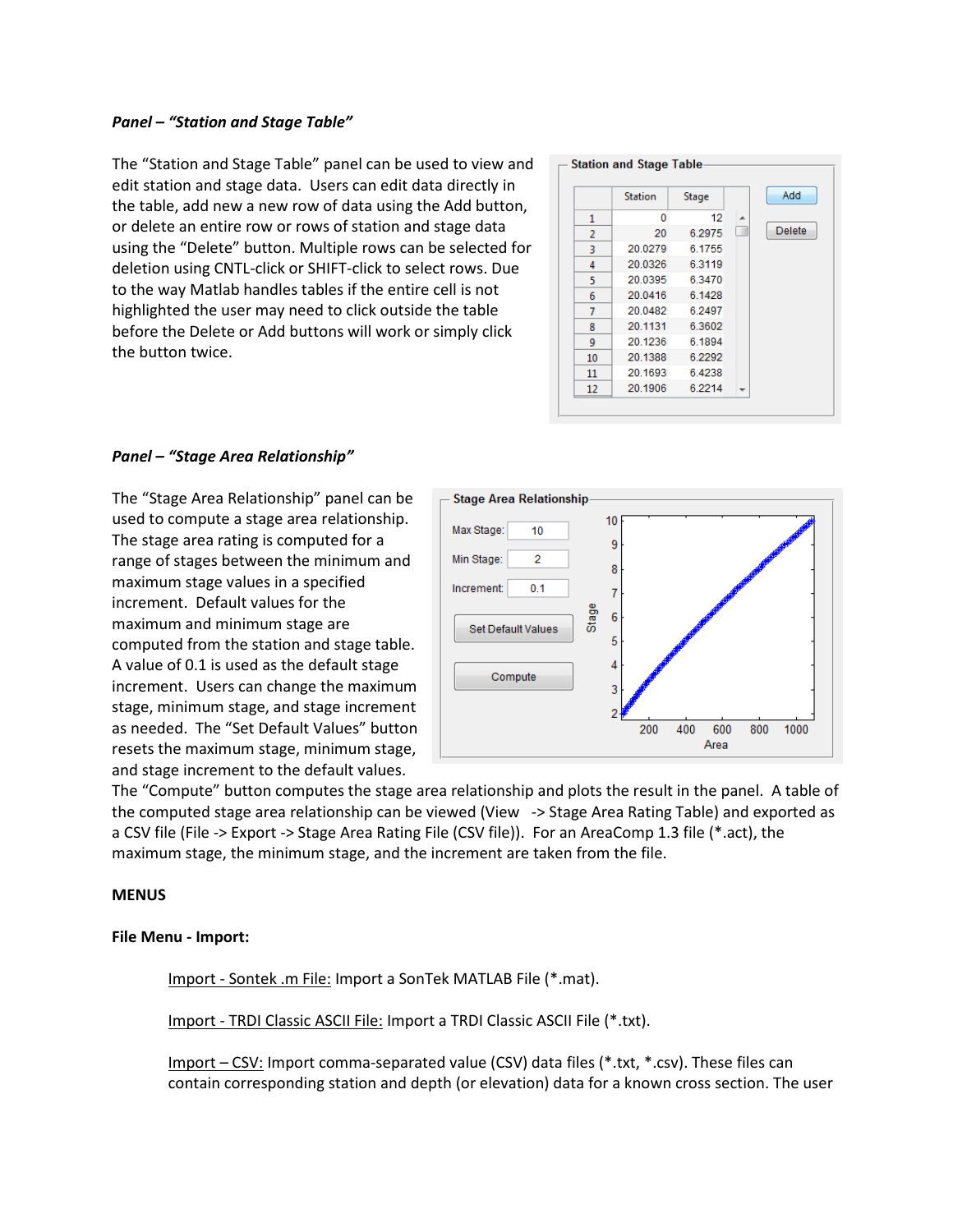will be prompted to specify whether the data are depths or elevations. NOTE: AreaComp2 does allow comma separated value files to be imported and combine with imported ADCP data files.

Import AreaComp1.3 \*.act File: Imports data previously saved using AreaComp version 1.3.

## **File Menu - Export:**

Export – Station Stage (CSV): Exports the final station and stage data to a comma separated value file.

Export – Stage Area Rating (CSV): Export the computed stage area rating to a comma separated values file.

## **File Menu - Open :**

Open – AreaComp2 File: Opens a previously saved AreaComp2 file (stored in Matlab format with suffix "mat").

## **File Menu - Save**

Save - AreaComp2 File: Saves the current data and information in AreaComp2 to a Matlab binary file that can later be reloaded using Open – AreaComp2 File.

## **View Menu – Stage Area Rating Table**

Opens a new window with a table showing the stage and computed area, sorted from smallest to largest stage.

## **View Menu – Track Plot Features**

Track Plot Features – Projected Line: This is on by default and shows the line connecting the first and last points of the ship track. This is the line onto which the data will be projected and the cross sectional area computed. If projecting the collected data onto this line would not provide a representative cross section the user should select a different data file to use in the computation. The straighter the ship track the more accurate the cross section will be.

Track Plot Features – Projected Points: Shows the points from the ship track projected onto the projection line (green points).

Track Plot Features – Perpendicular Lines: Shows lines perpendicular to the projection line connecting each point in the ship track with the projected point on the projection line.

## **TOOLBAR**

The icons in the toolbar can be used to zoom in, zoom out, pan, and probe the data in any of the plots displayed in the AreaComp2 GUI. The probe data interactively displays data values after a user clicks on a data point in any of the plots.